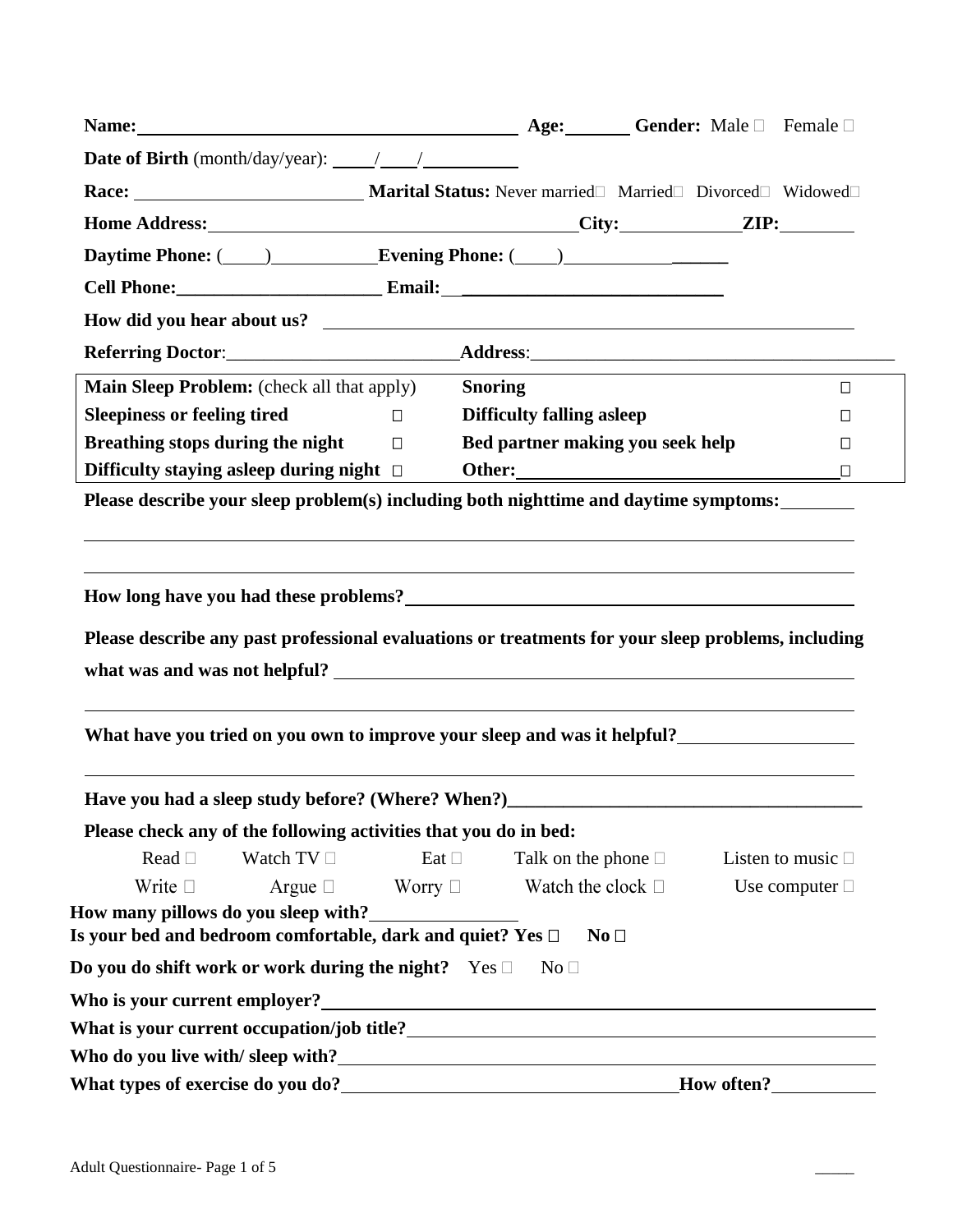| Current height? | Weight? | Weight 1 year ago? | Weight 5 years ago? |
|-----------------|---------|--------------------|---------------------|
|-----------------|---------|--------------------|---------------------|

| <b>Epworth Sleepiness Scale</b>                                                                                              |  |  |  |  |  |  |  |
|------------------------------------------------------------------------------------------------------------------------------|--|--|--|--|--|--|--|
| How likely are you to doze off or fall asleep in the following situations in contrast to just feeling tired? This            |  |  |  |  |  |  |  |
| refers to your usual way of life in recent times. Even if you have not done some of these things recently, try               |  |  |  |  |  |  |  |
| to work out how they would have affected you:                                                                                |  |  |  |  |  |  |  |
| <b>Sitting and reading</b>                                                                                                   |  |  |  |  |  |  |  |
| Would never doze $\Box$ . Slight chance of dozing $\Box$ . Moderate chance of dozing $\Box$ . High chance of dozing $\Box$ . |  |  |  |  |  |  |  |
| Sitting inactive in a public place (theater, meeting, etc.)                                                                  |  |  |  |  |  |  |  |
| Would never doze $\Box$ . Slight chance of dozing $\Box$ . Moderate chance of dozing $\Box$ . High chance of dozing $\Box$ . |  |  |  |  |  |  |  |
| As a passenger in a car for an hour without a break                                                                          |  |  |  |  |  |  |  |
| Would never doze $\Box$ . Slight chance of dozing $\Box$ . Moderate chance of dozing $\Box$ . High chance of dozing $\Box$ . |  |  |  |  |  |  |  |
| Lying down to rest in the afternoon when circumstances permit                                                                |  |  |  |  |  |  |  |
| Would never doze $\Box$ . Slight chance of dozing $\Box$ . Moderate chance of dozing $\Box$ . High chance of dozing $\Box$ . |  |  |  |  |  |  |  |
| <b>Sitting and talking to someone</b>                                                                                        |  |  |  |  |  |  |  |
| Would never doze $\Box$ . Slight chance of dozing $\Box$ . Moderate chance of dozing $\Box$ . High chance of dozing $\Box$ . |  |  |  |  |  |  |  |
| Sitting quietly after lunch without alcohol                                                                                  |  |  |  |  |  |  |  |
| Would never doze $\Box$ . Slight chance of dozing $\Box$ . Moderate chance of dozing $\Box$ . High chance of dozing $\Box$ . |  |  |  |  |  |  |  |
| In a car, while stopped for a few minutes in traffic                                                                         |  |  |  |  |  |  |  |
| Would never doze $\Box$ . Slight chance of dozing $\Box$ . Moderate chance of dozing $\Box$ . High chance of dozing $\Box$ . |  |  |  |  |  |  |  |

# **Sleep Symptoms**

| When trying to sleep how often do you            |              |               |                |               |              |  |  |
|--------------------------------------------------|--------------|---------------|----------------|---------------|--------------|--|--|
| experience the following:                        | <b>Daily</b> | <b>Weekly</b> | <b>Monthly</b> | <b>Rarely</b> | <b>Never</b> |  |  |
| Difficulty falling asleep?                       |              |               |                |               |              |  |  |
| Trouble <i>staying</i> asleep?                   |              |               |                |               |              |  |  |
| Repeated awakenings?                             |              |               |                |               |              |  |  |
| Waking up too early?                             |              |               |                |               |              |  |  |
| Snoring or trouble breathing?                    |              |               |                |               |              |  |  |
| Choking or gasping for air?                      |              |               |                |               |              |  |  |
| Morning headaches?                               |              |               |                |               |              |  |  |
| Dry mouth?                                       |              |               |                |               |              |  |  |
| Fall asleep at work                              |              |               |                |               |              |  |  |
| Have others say you stop breathing at night?     |              |               |                |               |              |  |  |
| Sleep talking                                    |              |               |                |               |              |  |  |
| Sleep walking                                    |              |               |                |               |              |  |  |
| Leg, arm or body jerks?                          |              |               |                |               |              |  |  |
| Tired or crampy legs when you awaken             |              |               |                |               |              |  |  |
| Unpleasant feeling in arms or legs just at night |              |               |                |               |              |  |  |
| Other bothersome behaviors?                      |              |               |                |               |              |  |  |
| Irresistible desire to move legs?                |              |               |                |               |              |  |  |
| Kept awake because of bed partner?               |              |               |                |               |              |  |  |
| Muscle weakness during intense emotions?         |              |               |                |               |              |  |  |
| Intense visual images when falling as leep?      |              |               |                |               |              |  |  |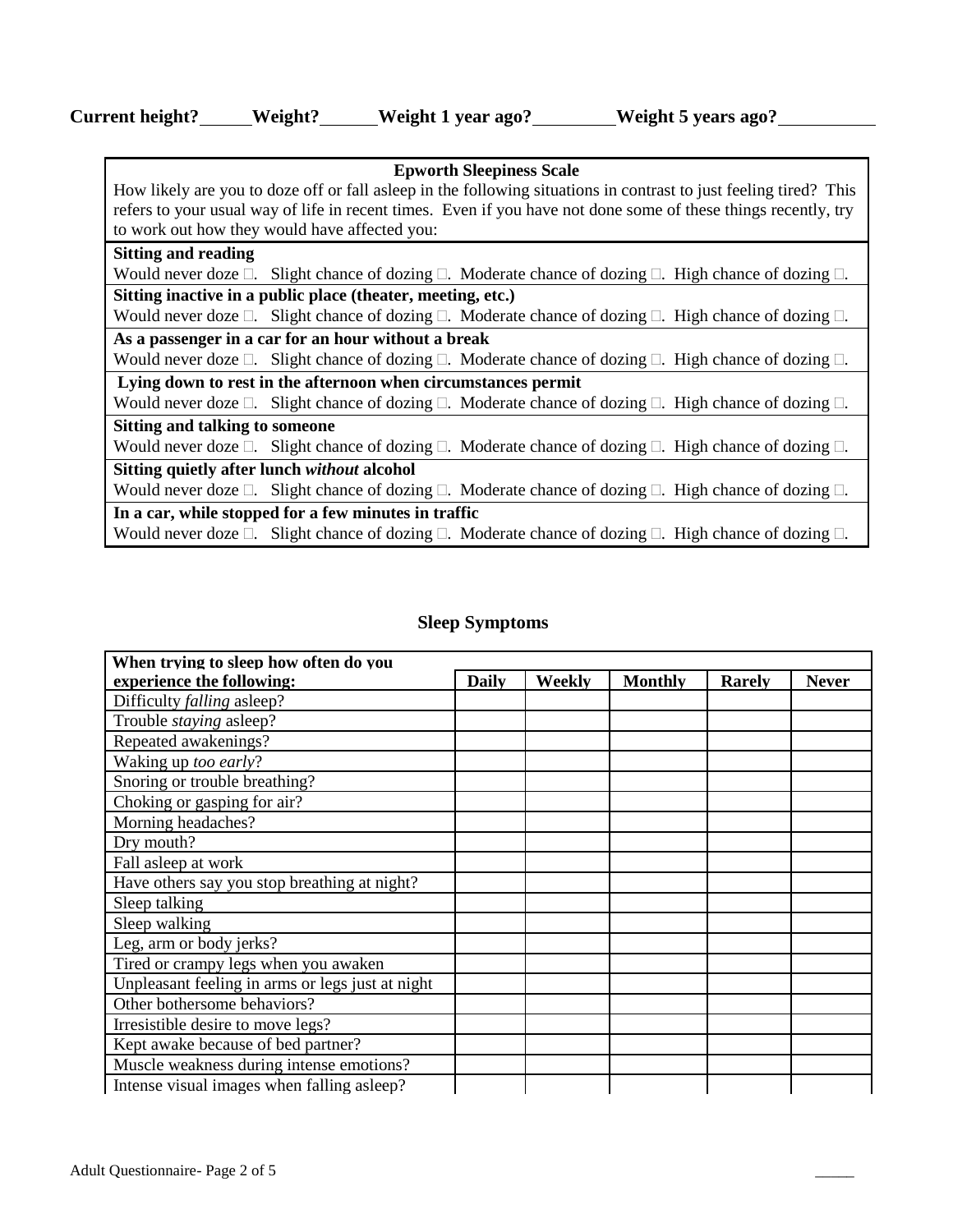## **Awakening Symptoms**

| When waking up from sleep how often   |              |        |                |               |              |
|---------------------------------------|--------------|--------|----------------|---------------|--------------|
| do you notice the following:          | <b>Daily</b> | Weekly | <b>Monthly</b> | <b>Rarely</b> | <b>Never</b> |
| coughing or choking?                  |              |        |                |               |              |
| shortness of breath?                  |              |        |                |               |              |
| an irregular or rapid heart beat?     |              |        |                |               |              |
| nasal congestion or runny nose?       |              |        |                |               |              |
| stomach acid taste?                   |              |        |                |               |              |
| heart burn?                           |              |        |                |               |              |
| dry mouth?                            |              |        |                |               |              |
| headache?                             |              |        |                |               |              |
| anxious or panicky feeling?           |              |        |                |               |              |
| legs, arms or body moving or jerking? |              |        |                |               |              |
| bed covers extremely messy?           |              |        |                |               |              |
| momentary confusion?                  |              |        |                |               |              |
| vivid or frightening visual images?   |              |        |                |               |              |
| temporarily unable to move your body? |              |        |                |               |              |

## **Daytime Symptoms**

| During the day when you want to be alert      |              |        |                |        |              |
|-----------------------------------------------|--------------|--------|----------------|--------|--------------|
| and awake how often do you experience:        | <b>Daily</b> | Weekly | <b>Monthly</b> | Rarely | <b>Never</b> |
| Feeling tired even after a full night's sleep |              |        |                |        |              |
| Struggling to stay awake                      |              |        |                |        |              |
| Difficulty concentrating                      |              |        |                |        |              |
| Dozing off (even if for a second)             |              |        |                |        |              |
| Trouble remembering                           |              |        |                |        |              |
| Stress, anxiety or sadness                    |              |        |                |        |              |
| Avoiding social situations                    |              |        |                |        |              |
| Not enjoying fun activities                   |              |        |                |        |              |
| Daytime sleepiness                            |              |        |                |        |              |
| Sudden muscular weakness with strong emotion  |              |        |                |        |              |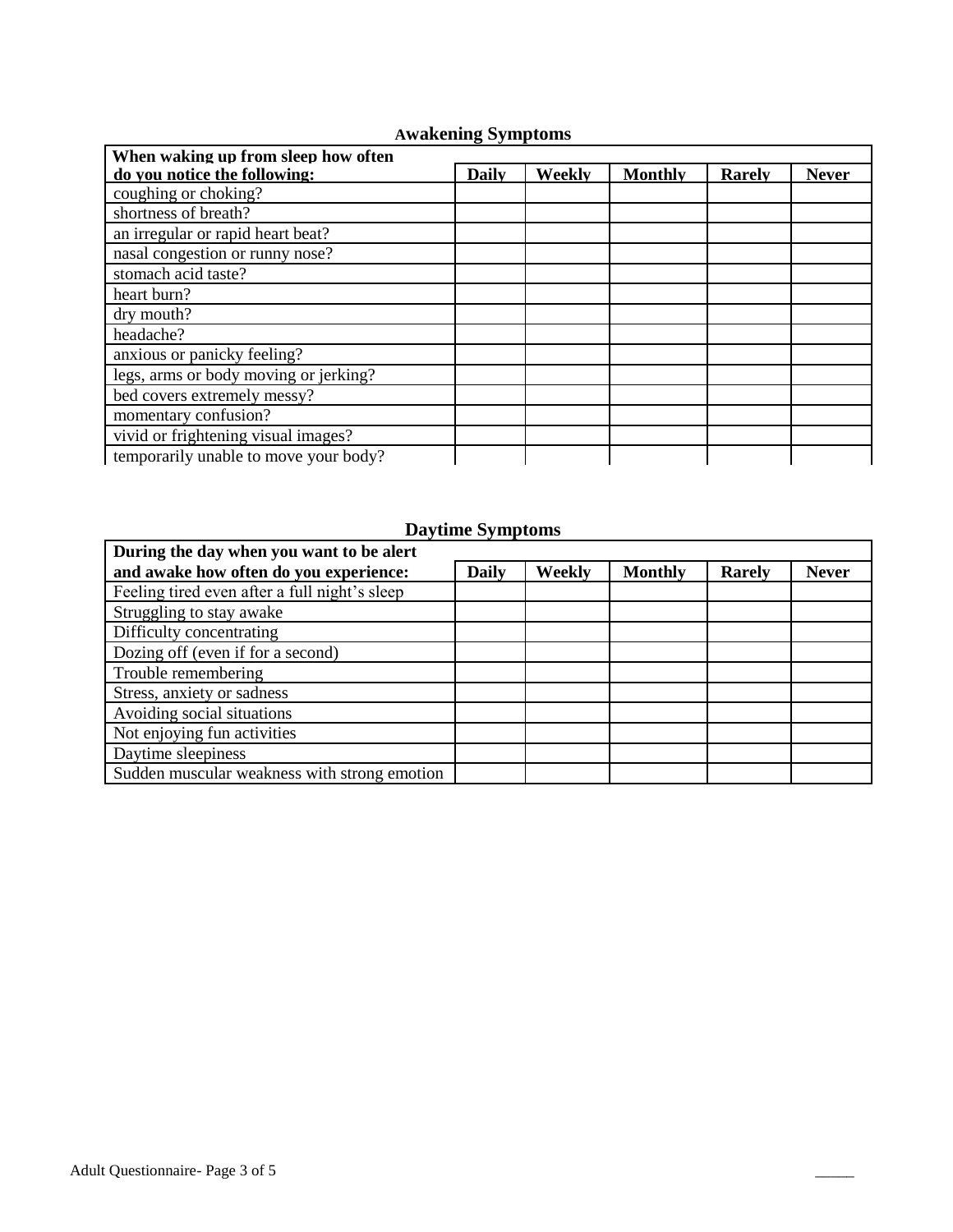|                                                                                                | <b>Bed Partner Questions</b> |               |              |        |   |                |  |               |          |              |
|------------------------------------------------------------------------------------------------|------------------------------|---------------|--------------|--------|---|----------------|--|---------------|----------|--------------|
| If possible please have your bed partner (or anyone who has observed your sleep recently) help |                              |               |              |        |   |                |  |               |          |              |
| answer the below questions. They may observe changes the person sleeping cannot notice.        |                              |               |              |        |   |                |  |               |          |              |
| When asleep do others observe:                                                                 |                              | <b>Daily</b>  |              | Weekly |   | <b>Monthly</b> |  | <b>Rarely</b> |          | <b>Never</b> |
| Snoring?                                                                                       |                              |               |              |        |   |                |  |               |          |              |
| Loud breathing or sighing?                                                                     |                              |               |              |        |   |                |  |               |          |              |
| Breathing become labored?                                                                      |                              |               |              |        |   |                |  |               |          |              |
| Long pauses between breaths?                                                                   |                              |               |              |        |   |                |  |               |          |              |
| Breathing stop?                                                                                |                              |               |              |        |   |                |  |               |          |              |
| Repeated kicking of legs?                                                                      |                              |               |              |        |   |                |  |               |          |              |
| Repeated moving of arms?                                                                       |                              |               |              |        |   |                |  |               |          |              |
| Thrashing or moving of the body?                                                               |                              |               |              |        |   |                |  |               |          |              |
| Teeth grinding?                                                                                |                              |               |              |        |   |                |  |               |          |              |
| Sleep walking?                                                                                 |                              |               |              |        |   |                |  |               |          |              |
| Sleep talking?                                                                                 |                              |               |              |        |   |                |  |               |          |              |
| Other behaviors? Please describe:                                                              |                              |               |              |        |   |                |  |               |          |              |
| Do any of the above result in sleeping in                                                      |                              |               |              |        |   |                |  |               |          |              |
| separate beds?                                                                                 |                              |               |              |        |   |                |  |               |          |              |
| On a scale of 1-10 (10 being loudest)                                                          |                              | $\mathcal{D}$ | $\mathbf{3}$ |        | 5 | 6              |  | 8             | $\Omega$ | 10           |
| How loud can the snoring be?                                                                   |                              |               |              |        |   |                |  |               |          |              |
| Use the below space to have your bed partner describe any additional information, concerns or  |                              |               |              |        |   |                |  |               |          |              |
| problems they feel should be included for evaluation:                                          |                              |               |              |        |   |                |  |               |          |              |
|                                                                                                |                              |               |              |        |   |                |  |               |          |              |
|                                                                                                |                              |               |              |        |   |                |  |               |          |              |
|                                                                                                |                              |               |              |        |   |                |  |               |          |              |
|                                                                                                |                              |               |              |        |   |                |  |               |          |              |

# **Do you have a regular bed partner?** Yes  $\Box$  No  $\Box$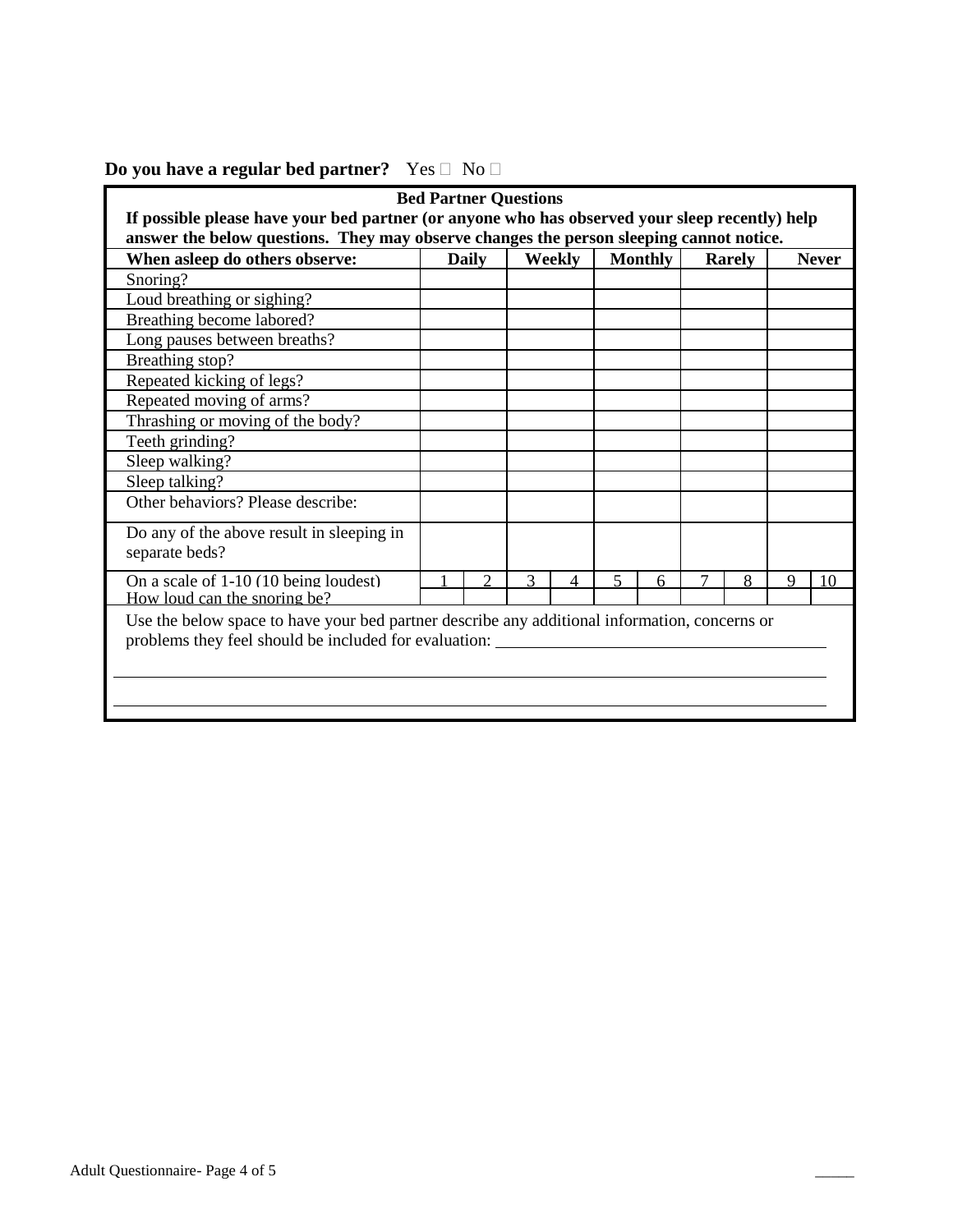# **Sleep-Wake Schedule**

**The below questions about sleep and wake schedules recognize patterns can vary from day to day. Do not worry about being exact, these are just your best estimates.** 

|             | Do you keep a fairly regular schedule? $\qquad \qquad$ Yes $\Box$ No $\Box$                                                                                                                                                                                                               |  |                                                                                                    |
|-------------|-------------------------------------------------------------------------------------------------------------------------------------------------------------------------------------------------------------------------------------------------------------------------------------------|--|----------------------------------------------------------------------------------------------------|
|             |                                                                                                                                                                                                                                                                                           |  |                                                                                                    |
|             |                                                                                                                                                                                                                                                                                           |  |                                                                                                    |
|             | Once in bed how long does it take to fall asleep?                                                                                                                                                                                                                                         |  |                                                                                                    |
|             | Once asleep, how many times do you wake up?_________________________.                                                                                                                                                                                                                     |  |                                                                                                    |
|             | <b>How much lost sleep from awakenings</b> (in minutes)? Typical_______. Most______.                                                                                                                                                                                                      |  |                                                                                                    |
|             |                                                                                                                                                                                                                                                                                           |  |                                                                                                    |
|             |                                                                                                                                                                                                                                                                                           |  |                                                                                                    |
|             |                                                                                                                                                                                                                                                                                           |  |                                                                                                    |
|             | Do you awaken refreshed and ready to begin the day?                                                                                                                                                                                                                                       |  |                                                                                                    |
|             | Always $\Box$ Almost always $\Box$ Sometimes $\Box$ Rarely $\Box$                                                                                                                                                                                                                         |  | Never $\Box$                                                                                       |
|             | How long does it typically take until you are fully awake (in minutes)?                                                                                                                                                                                                                   |  |                                                                                                    |
|             | <b>How often do you take naps?</b> Daily $\Box$ A few days a week $\Box$ A few days a month $\Box$ Rarely/Never $\Box$                                                                                                                                                                    |  |                                                                                                    |
|             | If you nap, how long are your naps?<br><u>If</u> you nap, how long are your naps?                                                                                                                                                                                                         |  |                                                                                                    |
|             |                                                                                                                                                                                                                                                                                           |  | When you are free to choose your own schedule (vacations, weekends etc.), when do you prefer to go |
| last month. |                                                                                                                                                                                                                                                                                           |  | Many commonly used substances can affect sleep. Please describe your use of the following over the |
|             | If you drink Caffeinated beverages (including coffee, tea, sodas etc.) please list your daily consumption.                                                                                                                                                                                |  |                                                                                                    |
|             |                                                                                                                                                                                                                                                                                           |  |                                                                                                    |
|             | If you drink <b>Alcoholic</b> beverages (including wine, beer, liquor) please list your daily consumption.                                                                                                                                                                                |  |                                                                                                    |
|             |                                                                                                                                                                                                                                                                                           |  |                                                                                                    |
|             | If you use <b>Tobacco</b> products (include cigarettes, cigars, snuff, chew etc) list your daily use.                                                                                                                                                                                     |  |                                                                                                    |
|             |                                                                                                                                                                                                                                                                                           |  |                                                                                                    |
|             | Mood altering drugs including stimulants (such as cocaine, amphetamine), tranquilizers, and<br>hallucinogens (including marijuana, LSD, or Ecstasy) can affect both sleep and daytime<br>alertness. If you have tried such drugs please list and describe any effects on sleep or daytime |  |                                                                                                    |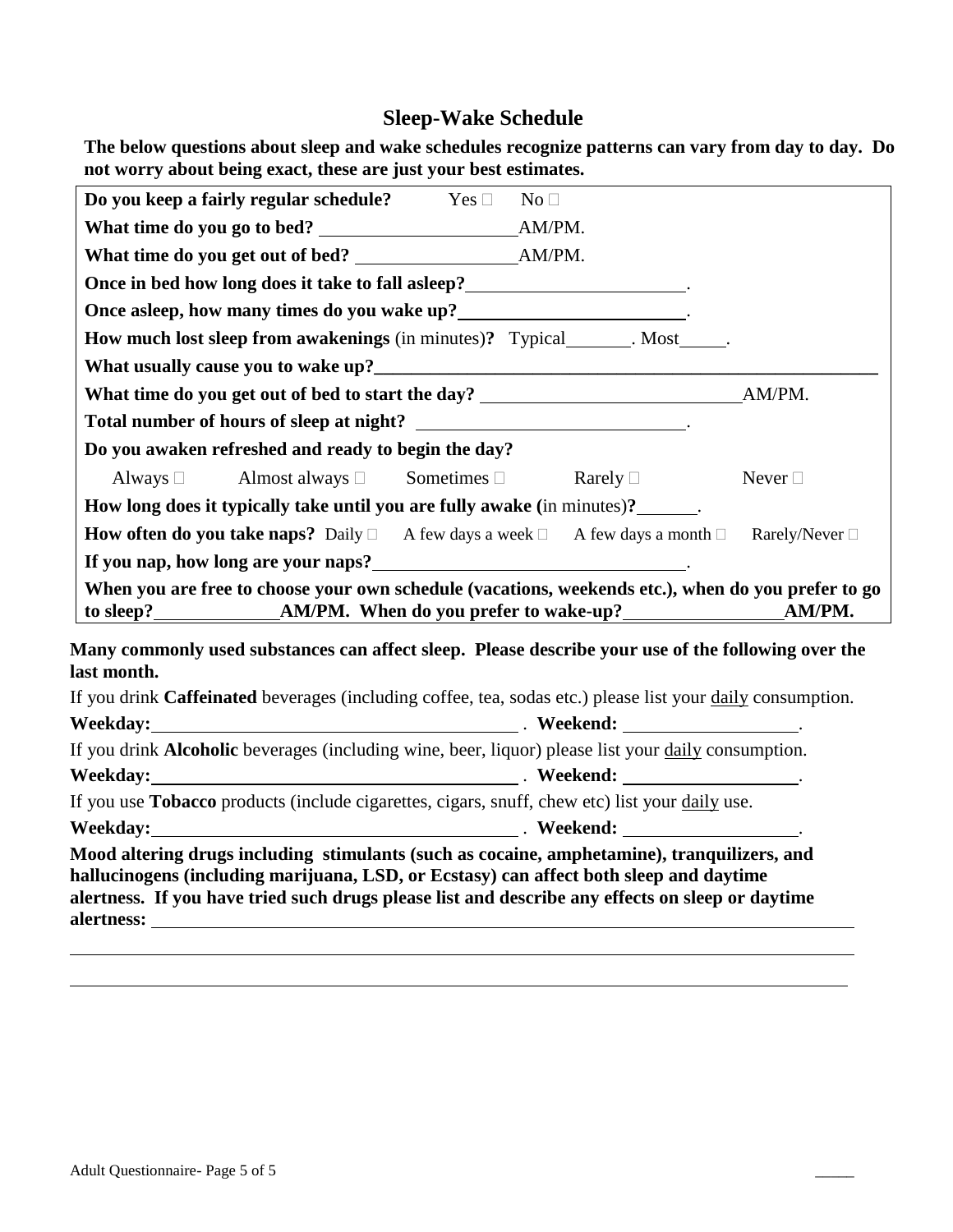# **General Medical History**

#### **Do you currently have or have you ever been diagnosed with (check any that apply):**

| High blood pressure     | Elevated cholesterol      | <b>Diabetes</b>  |  |
|-------------------------|---------------------------|------------------|--|
| Heart disease           | Lung disease              | Liver disease    |  |
| Heart attack            | Abnormal heart rhythm     |                  |  |
| Kidney disease          | Head trauma or concussion | Reflux (GERD)    |  |
| Neurologic disease      | Seizure disorder          | Immune disorder  |  |
| Kidney disease          | Thyroid disease           | <b>Arthritis</b> |  |
| <b>Stroke</b>           | Fibromyalgia              | Depression       |  |
| Anxiety/ panic disorder | Drug abuse/dependence     | Alcoholism       |  |

## **Please list any other health problems:**

**Please list the names of healthcare providers for whom you are currently receiving care, or have seen in the past year** (If possible include the city where they practice)

<u> 1989 - Johann Stoff, amerikansk politiker (\* 1908)</u>

**Please describe any past surgeries or hospitalizations:**

| Please list the medications, vitamins, herbs, and supplements you have taken in the last<br>month. Please include both prescription and over-the-counter medications: |               |                  |               |              |  |
|-----------------------------------------------------------------------------------------------------------------------------------------------------------------------|---------------|------------------|---------------|--------------|--|
| <b>Medication</b>                                                                                                                                                     | <b>Dosage</b> | <b>Frequency</b> | <b>Reason</b> | Date started |  |
|                                                                                                                                                                       |               |                  |               |              |  |
|                                                                                                                                                                       |               |                  |               |              |  |
|                                                                                                                                                                       |               |                  |               |              |  |
|                                                                                                                                                                       |               |                  |               |              |  |
|                                                                                                                                                                       |               |                  |               |              |  |
|                                                                                                                                                                       |               |                  |               |              |  |
|                                                                                                                                                                       |               |                  |               |              |  |
|                                                                                                                                                                       |               |                  |               |              |  |
|                                                                                                                                                                       |               |                  |               |              |  |

**Please describe any allergies, side effects or other adverse reactions to medications. If none please write in "none:**